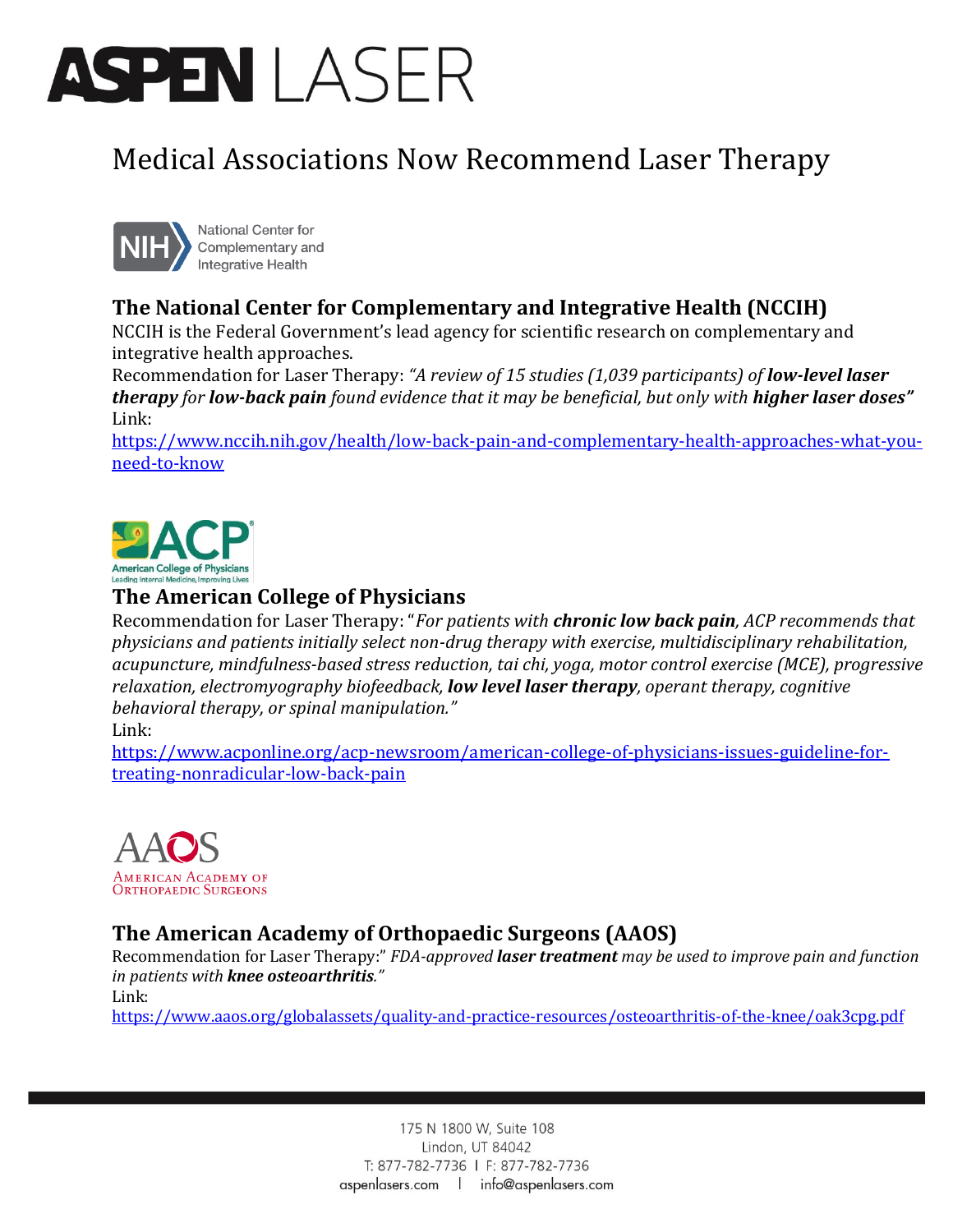



#### **American Physical Therapy Association (APTA) Orthopaedic Section**

Recommendation for Laser Therapy: "*Heel Pain—Plantar Fasciitis: Clinicians may use low-level laser therapy to reduce pain and activity limitations in individuals with heel pain/plantar fasciitis."* Link:<https://www.jospt.org/doi/full/10.2519/jospt.2014.0303>



#### **American Physical Therapy Association (APTA) Orthopaedic Section**

Recommendation for Laser Therapy:" *Neck Pain: For patients with chronic neck pain with mobility deficits; Clinicians should provide a multimodal approach of the following: Dry needling, laser, or intermittent mechanical/manual traction. For patients with acute neck pain with radiating pain; Clinicians may provide mobilizing and stabilizing exercises, laser, and short-term use of a cervical collar."*

Link:<https://www.jospt.org/doi/10.2519/jospt.2017.0302>



#### **American Physical Therapy Association (APTA) Orthopaedic Section**

Recommendation for Laser Therapy: *"Achilles Tendinitis: Clinicians should consider the use of lowlevel laser therapy to decrease pain and stiffness in patients with Achilles tendinopathy. Clinicians should consider the use of low-level laser therapy to de- crease pain and stiffness in patients with Achilles tendinopathy."*

Link:

[https://www.orthopt.org/uploads/content\\_files/files/Achilles%20CPG%20Final%20For%20Review](https://www.orthopt.org/uploads/content_files/files/Achilles%20CPG%20Final%20For%20Review%205.3.17.pdf) [%205.3.17.pdf](https://www.orthopt.org/uploads/content_files/files/Achilles%20CPG%20Final%20For%20Review%205.3.17.pdf)



#### **International Association For The Study Of Pain**

Recommendation for Laser Therapy: "*Myofascial pain: Laser therapy shows strong evidence of effectiveness for pain relief"* Link:<https://www.iasp-pain.org/>

> 175 N 1800 W, Suite 108 Lindon, UT 84042 T: 877-782-7736 | F: 877-782-7736 aspenlasers.com | info@aspenlasers.com